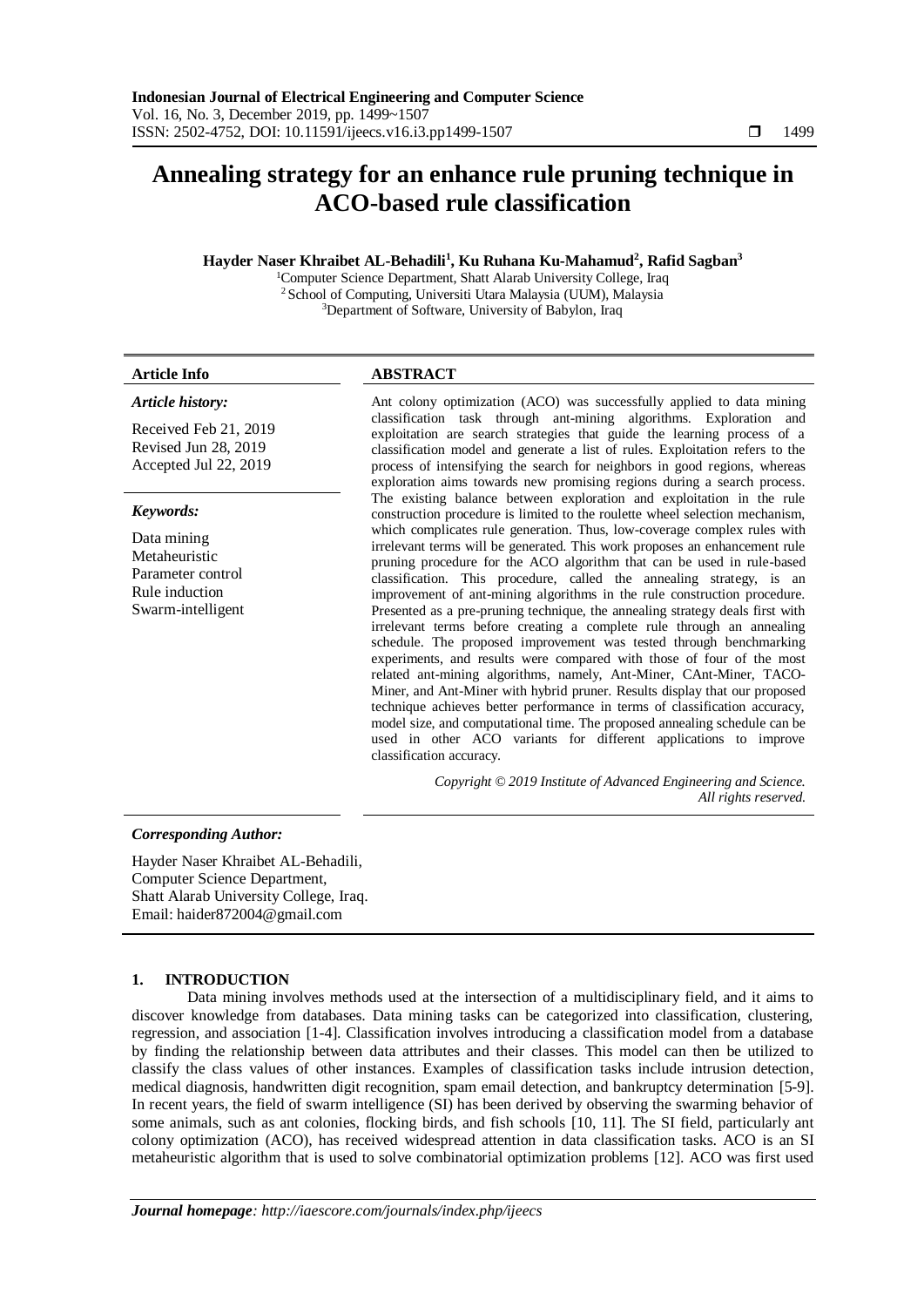to solve the traveling salesman problem. Since then, it has widely been applied to various NP-hard problems such as vehicle routing, quadratic assignment, grid computing, and data mining [13-15]. The ant system (AS) was the first version of ACO algorithm which was proposed by Dorigo et al. in the 1990s. ACO uses the stigmergy method to find good paths when searching for a solution and then deposits pheromones to mark these paths. The amount of pheromones laid depends on the distance and the solution quality. As each ant moves randomly, other ants can detect previously visited paths and decide whether to visit them. The pheromones of other ants are then deposited along these paths. The process is described by a positive feedback iteration and stochastic behavior. Therefore, indirect communication among ants provides them with the ability to find the optimal solution for complex optimization problems. In addition, ACO was successfully applied to data mining classification tasks, particularly through the Ant-Miner algorithm. This algorithm, which simulates the foraging behavior of ants, is considered one of the most successful SI algorithms due to its competitive accuracy compared with other well-known classification algorithms [16]. Ant-Miner uses ACO techniques to discover classification rules, which are presented as *IF* (conditions)– *THEN* (class) statements. Rule-based classification introduces an understandable model to the user. Thus, the discovered rules have natural language representations that are easy to interpret.

Overfitting is a problem that is frequently encountered when dealing with rule classification for a large number of terms. Rules are perfectly fit a particular dataset from which they are created, and thus, hard to generalize those rules to a new dataset. Rule pruning is a routine utilized in the rule discovery process to avoid overfitting. Many pruning methods, such as pre, post, and hybrid methods, have been proposed in Ant-Miner literatures to omit irrelevant terms that do not give correct classification [17]. Most of these algorithms are based on post-pruning, which removes irrelevant terms after the rules are expanded to their maximum size. Subsequently, the quality of a rule is measured using a quality function. If the quality can be further improved by simplifying the rule, then simplification will be performed repeatedly until further simplification will degrade the quality of the rule or only one term is left in the rule. Post-pruning method is considered a time-consuming, complex, and costly process when the training dataset consists of a considerable amount of attributes and instances [18, 19]. In addition, post-pruning incorporates greedy search biases to remove one term at a time. In contrast, pre-pruning techniques eliminate irrelevant terms before developing a complete rule. The stopping criteria addresses unrelated terms during the construction process (e.g., terms are no longer selected when the information measured for some terms do not exceed the predetermined value) [20]. The limitation of pre-pruning techniques is the difficulty in selecting the appropriate threshold to omit unrelated terms. The construction rules will underfit the data when a high threshold value is applied. Conversely, a small value of the threshold will not be able to overcome the overfitting problem. The threshold value is data-dependent, and it considered very critical. Hence, selecting an unsuitable value will fail to overcome the problem of overfitting. Another study has proposed a hybrid pruning procedure that combines post-pruning and pre-pruning based on a user-specified parameter [21]. The parameter determines the allowable number of terms in a rule. Pre-pruning is applied to each rule that exceeds the predefined parameter value. Then, the number of terms in the selected rule is reduced to be equal to that of the parameter value. Thereafter, the original Ant-Miner's rule pruning method will be applied. The parameter value of this mechanism is critical, and any mistake related to this value may lead to an extremely simple model that does not consider the implicit structure of the data.Thus, the classification model will be inappropriate and perform poorly. This is known as underfitting problem.

The current study presents an enhanced Ant-Miner algorithm called ACO-Annealing, that uses an annealing strategy to find a trade-off between exploration and exploitation in the rule construction progress and prevent the inclusion of unfit terms. This strategy is based on a new parameter, called Importance Rate (IR), which controls the strength or importance of each term added to the rule. Our proposed technique deals with irrelevant terms during learning instead of finding a complete rule and then pruning it. Each ant is assigned its own IR value during the model learning process. Over time, the IR value is modified linearly to ensure diversity. Other terms that can be added to the rules are explored, and the learning process is prevented from being stuck in local optima. Furthermore, this strategy reduces post-pruning computational complexity by eliminating the majority of unfit terms during the construction process. In addition, this strategy overcomes the pre-pruning limitation by using dynamically adjusted rejection criteria during the learning process rather than keeping such criteria constant.

#### **2. ENHANCED ANT-MINER ALGORITHM**

Ant-mining rule-based classifiers follow the ACO variants. The variants are AS, ant colony system (ACS), max–min AS (MMAS) algorithms [22]. The first developed classifier, known as Ant-Miner, is based on the well-known AS algorithm. Since then, numerous classifiers have been developed. Among these improvements, one of the most successful is the Antminer+ algorithm, which is based on the MMAS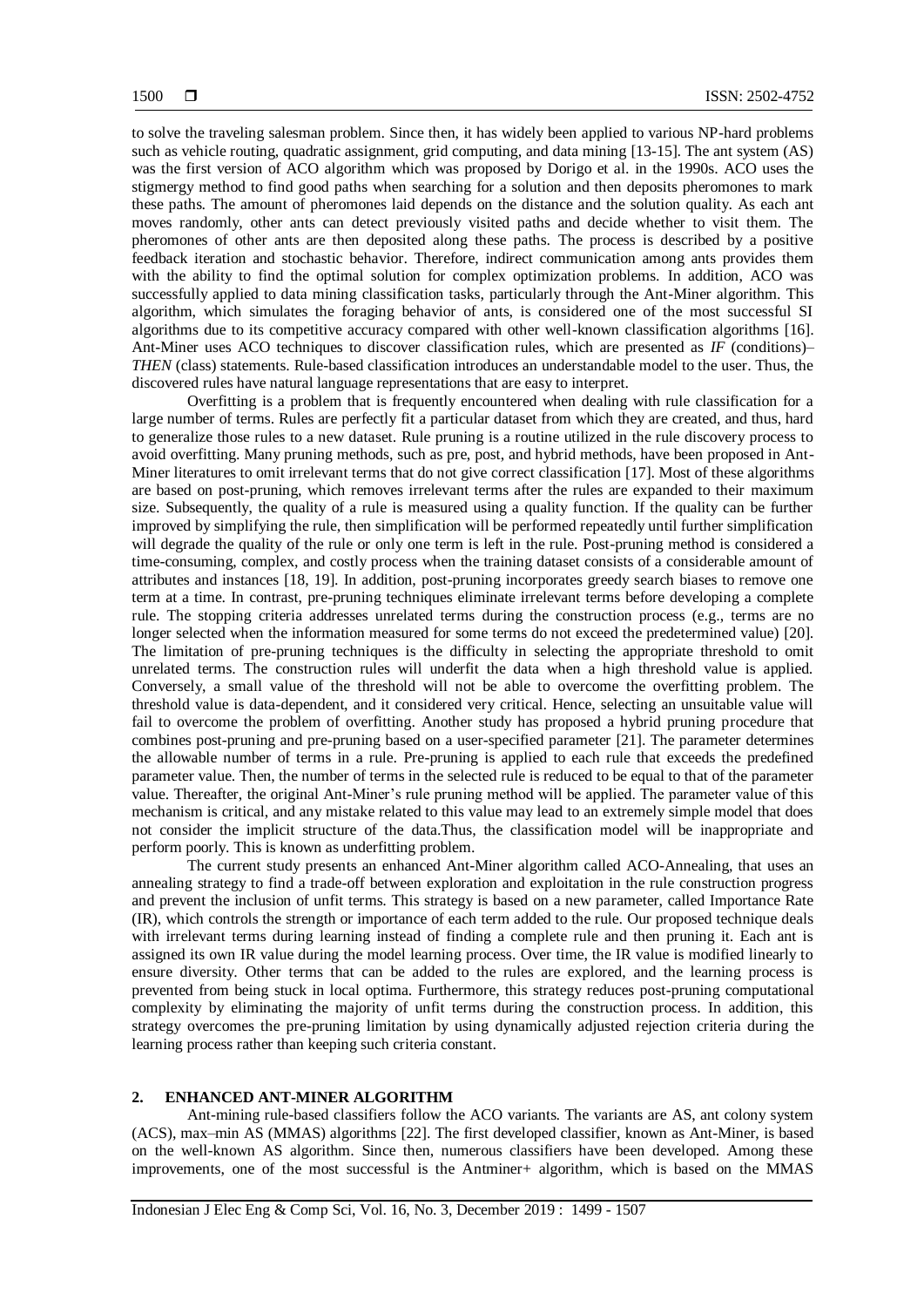strategy. Other classifiers, such as Ant-Miner2, Ant-Miner3, and Ant-Miner4, are based on ACS [23-25]. The three aforementioned ACO variants were developed to enhance balance between exploration and exploitation and to produce better classification rules. However, the MMAS classifier is expensive in terms of its rule construction procedure, and its learning time is longer than those of the two other variants. MMAS also uses a less accurate heuristic function. By contrast, the ACS-based classifier is improved by using an adaptivestate transition strategy to develop the exploration mechanism; however, it does not enhance the exploitation strategy. During the learning process, an imbalance between exploration and exploitation affects the learning model, which results in a non-optimal rule set. Therefore, the present study focuses on the Ant-Miner variant, which is a prominent ACO classification algorithm, for discovering rules [26, 27].

Exploitation and exploration are the primary search strategies that guide the rule construction process in the Ant-Miner algorithm. Exploitation refers to the process of intensifying the search for neighbors in good regions, whereas exploration transfers the search toward new promising regions. Therefore, the success of the Ant-Miner algorithm depends on the balance between exploitation and exploration to arrive at an optimal global model during the learning process that can be used during classification. Ant-Miner starts with high exploration due to the randomness of the selection terms that must be included in the rule. After producing a sufficient number of rules, ants narrow down the search to promising regions (exploitation), continue with the exploitation results in generating the same rule set, and then get trapped in local optima. Therefore, the algorithm restarts the search with random term selection.

An annealing strategy is a technique used to improve the performance of the Ant-Miner classifier through better balance between exploration and exploitation and preventing the inclusion of irrelevant terms. During rule construction, probabilities are used by ants to determine the paths in traveling through a constructed graph. Ants start from an initial node and then select terms on the basis of the probability function. A probability function is used by each ant to determine the importance and strength of the term being selected while constructing a rule. The probability function of each term is calculated in accordance with its heuristic information and pheromone amount. Thus, our proposed method uses the parameter Importance Rate (IR) (Figure 1, Line 6) and an annealing schedule to determine the degree of uphill movement allowed during a model's learning process. This annealing schedule is critical for the credibility of terms and aims to find the global optimum for a given classification problem. Therefore, IR is a pre-pruning criterion that is responsible for adding only the most important terms to each rule (Figure 1, Lines 8 to13). The value of IR linearly increases over time, i.e., from its minimum value to its maximum value, to escape local optima. This strategy increases search diversity by assigning a unique value to each ant in the colony (Figure 1, Line 20). A high-level description of our proposed algorithm is provided in Figure 1.

| 1              | $TrainingSet = \{ all Training instances\};$                                                         |
|----------------|------------------------------------------------------------------------------------------------------|
| 2              | InitialConstructionRuleList=[];                                                                      |
| 3              | WHILE(TrainingSet>MaxUncoveredInstances)                                                             |
| $\overline{4}$ | AntIndex=1; ConvergenceTest=1;                                                                       |
| 5              | InitializePheromone;                                                                                 |
| 6              | Initialize IR <sub>t</sub> = Mini-Value; /* determine the importance or the strength of each term */ |
| 7              | <b>REPEAT</b>                                                                                        |
| 8              | WHILE (TermsNotSelected==True)                                                                       |
| 9              | IF (TheProbabilityOfChosenTermij is $>=$ IR <sub>t</sub> )                                           |
| 10             | <b>THEN AddTerm;</b>                                                                                 |
| 11             | <b>ELSE RejectTermFromInclusion;</b>                                                                 |
| 12             | END IF:                                                                                              |
| 13             | <b>END WHILE</b>                                                                                     |
| 14             | RulePrune;                                                                                           |
| 15             | UpdatePheromone;                                                                                     |
| 16             | IF(CurrentRule=PreviousRule)                                                                         |
| 17             | THEN ConvergenceTest = $ConvergenceTest + 1$ ;                                                       |
| 18             | ELSE Convergence $Test = 1$ ;                                                                        |
| 19             | $END IF$ AntIndex = AntIndex + 1;                                                                    |
| 20             | GraduallyIncreaseParameter IR.;                                                                      |
| 21             | $UNTIL(AntIndex>=AntNo)OR(ConvergenceTest>=RuleConvergenceNo)$                                       |
| 22             | SelectBestRule;                                                                                      |
| 23             | AddBestRule to DiscoveredRuleList;                                                                   |
| 24             | $TrainingSet = TrainingSet - {InstanceSetCoveredByRule};$                                            |
| 25             | <b>END-WHILE</b>                                                                                     |

Figure 1. High-level pseudocode of the proposed algorithm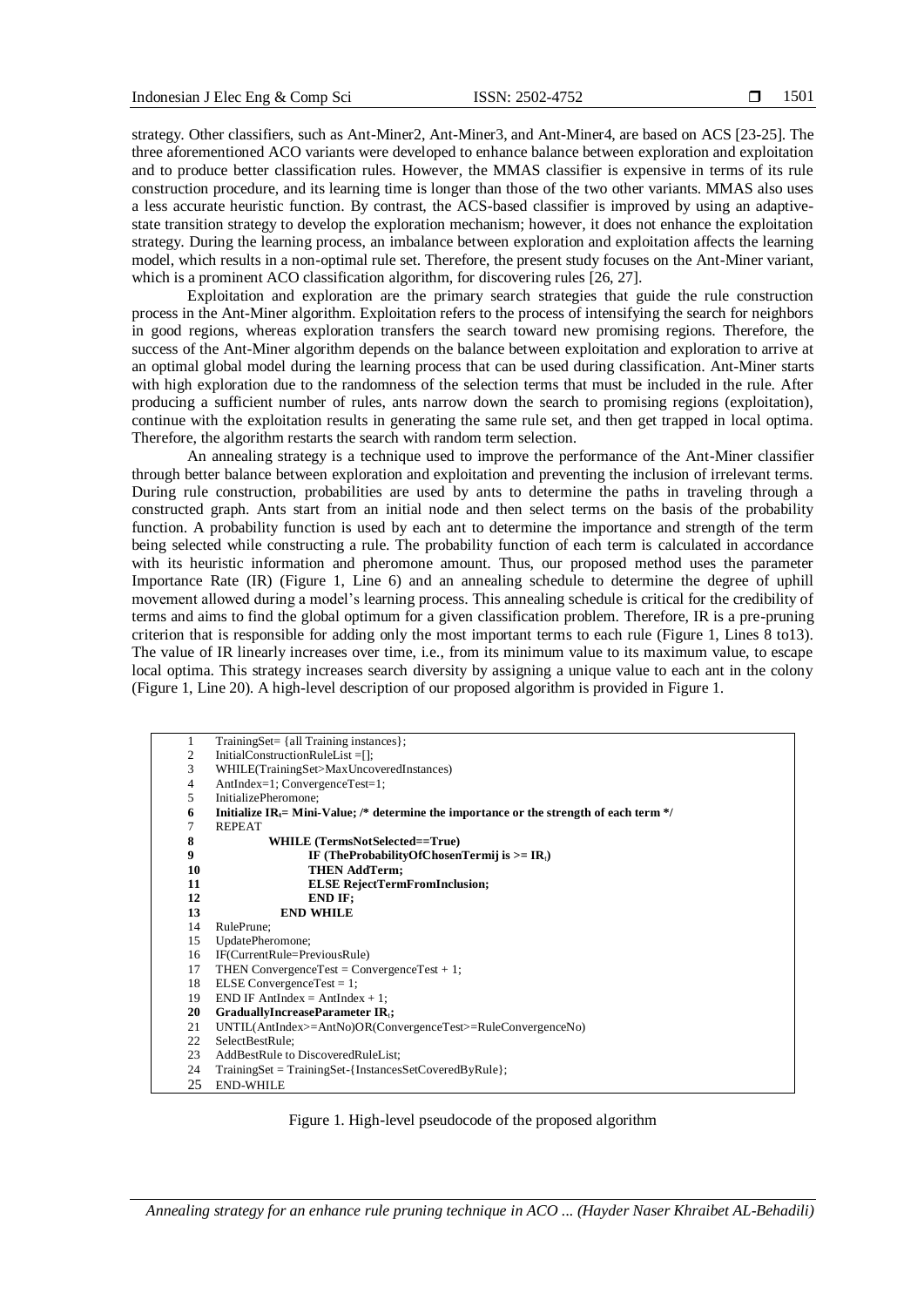The annealing strategy suggests initializing the algorithm with a minimum IR value to explore the search space. During the learning process, each ant is assigned its own value and terms are randomly added to the rule. Over time, exploitation becomes essential for the learning process to find the most important terms and include them in the construction rule. The value of IR gradually increases when our developed mechanism is used, as presented in Equation (1), to increase the parameter for the next ant.

$$
IR_t = (Max)f(t)
$$
  
(1)  
where  $f(t) = e^{-t \frac{\ln(a)}{a}}$ 

where IR represents the importance of each term that will be selected; Max is the maximum IR value; F(t) is a function that increases the IR value for the next ant; and a and t are the number of ants and the ant index, respectively.

The IR parameter has minimum and maximum values as boundaries. Annealing strategy process is illustrated in Figure 2, starting with the minimum value. Our study shows that the minimum value of IR is nearly a nonentity (0.0). Then, an ant constructs the rule, prunes it, and updates the pheromone in accordance with the minimum value. Therefore, the annealing strategy gradually increases the IR value for the next ant to avoid falling into local optima by allowing the selection of non-improving moves as other terms to explore new rules. Over time, the significance of the IR parameter will increase until it reaches the maximum value. This process iterates until convergence occurs or all ants discover their own rules.



Figure 2. Process of the annealing strategy

## **3. RESEARCH METHOD**

A research method is a systematic process that aims to solve a particular research problem. A researcher should not only know existing research methods/techniques but also evaluation criteria that must be used. The current study uses a 10-fold cross-validation method, which is considered the best approach in evaluating the performances of algorithms when dealing with datasets of various sizes [28]. This procedure randomly divides a dataset into 10 approximately equally sized subsets or partitions. Two major stages are used to build the classification model during the learning process. The algorithm in the first stage utilizes nine partitions in the learning process to construct the classification model based on ant capabilities. Meanwhile, in the second stage, the classification model is tested with the remaining partition that was not used by the algorithm. This procedure is repeated ten (10) times. Figure 3 depicts the validation of the classification model which has been adopted and adapted from [29].

The performance of each repetition (10 times) is statistically computed for three (3) metrics: classification accuracy, model size, and elapsed computational time (in second). The classification accuracy is also a measure for error while model size can be used to analyse the model complexity. Then, the overall performance is averaged, and standard deviation is calculated as shown in Figure 4.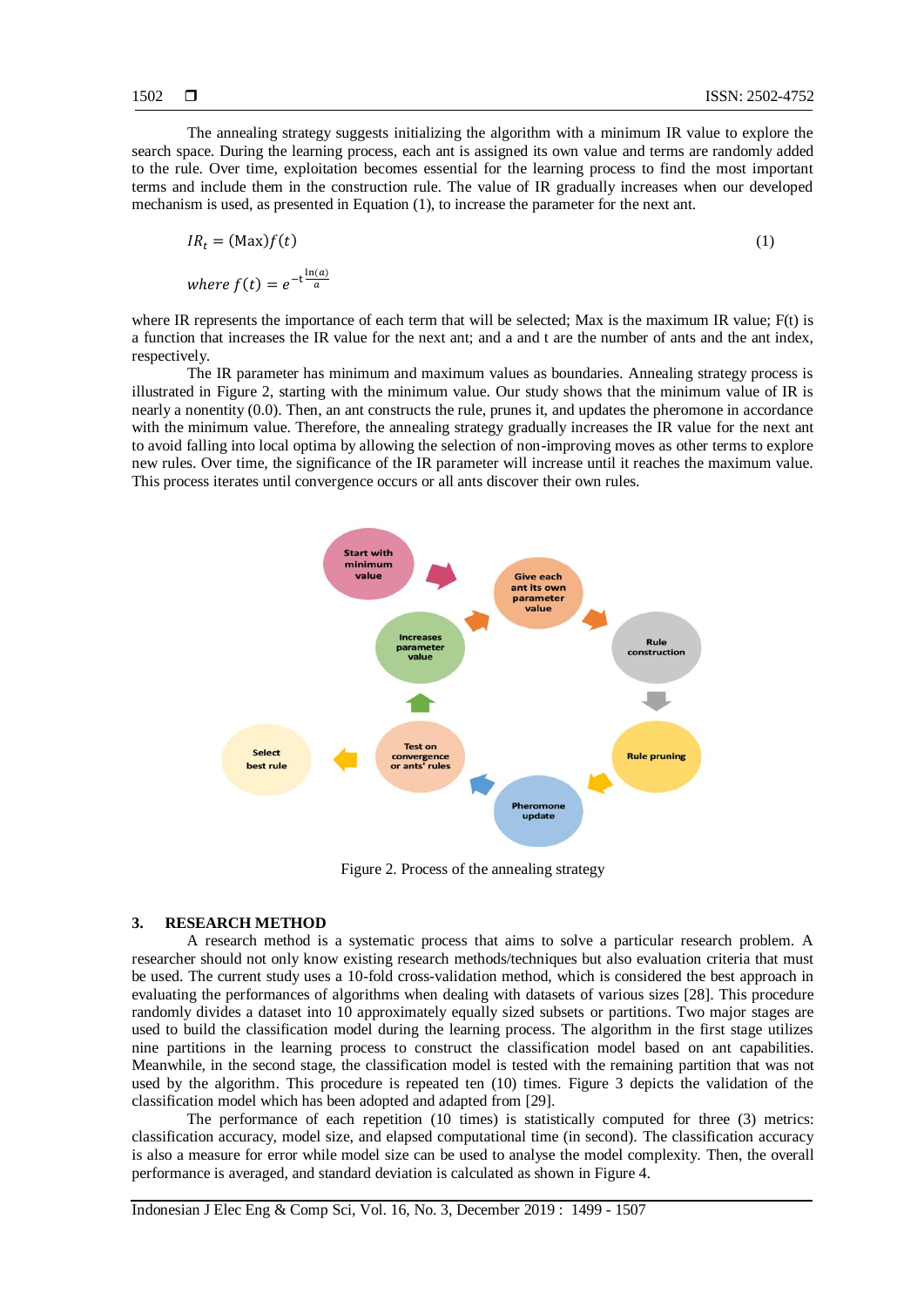

Figure 3. Validation process for classification model



Figure 4. 10-fold cross-validation method

#### **4. RESULTS AND DISCUSSION**

We conducted several experiments using 15 publicly available benchmark databases from the repository of the University of California, Irvine (UCI) [30] to test and study the performance of our proposed algorithm. These datasets are widely used in the literature of ant-mining algorithms, and they vary in their attribute numbers (i.e., between 4 and 60). In addition, attribute numbers consist of continuous and categorical types. The datasets also vary in terms of instance number (within the range of 148–8124) and target class numbers. The major characteristics of the datasets are summarized in Table 1.

Table 1. Major Features of the Datasets Used in Our Experiments

| Datasets Name             | Description      |                          |                       |
|---------------------------|------------------|--------------------------|-----------------------|
|                           | Instances number | <b>Attributes Number</b> | <b>Classes Number</b> |
| <b>BalanceScale</b>       | 625              | 4                        | 3                     |
| Ljubljana (Breast Cancer) | 286              | 9                        |                       |
| Wisconsin (Breast Cancer) | 699              | 9                        |                       |
| Credit(a)                 | 690              | 15                       | 2                     |
| Credit(g)                 | 1000             | 20                       | $\overline{c}$        |
| Diabetes dataset          | 768              | 8                        | $\overline{c}$        |
| Cleveland (Heart)         | 303              | 13                       | 5                     |
| Statlog (Heart)           | 270              | 13                       |                       |
| Hepatitis dataset         | 155              | 19                       |                       |
| Ionosphere data           | 351              | 34                       | 2                     |
| Iris (flower)             | 150              | 4                        | 3                     |
| Lymphography              | 148              | 18                       | 4                     |
| Mushroom                  | 8124             | 22                       | 2                     |
| Segment                   | 2310             | 19                       |                       |
| Sonar                     | 208              | 60                       |                       |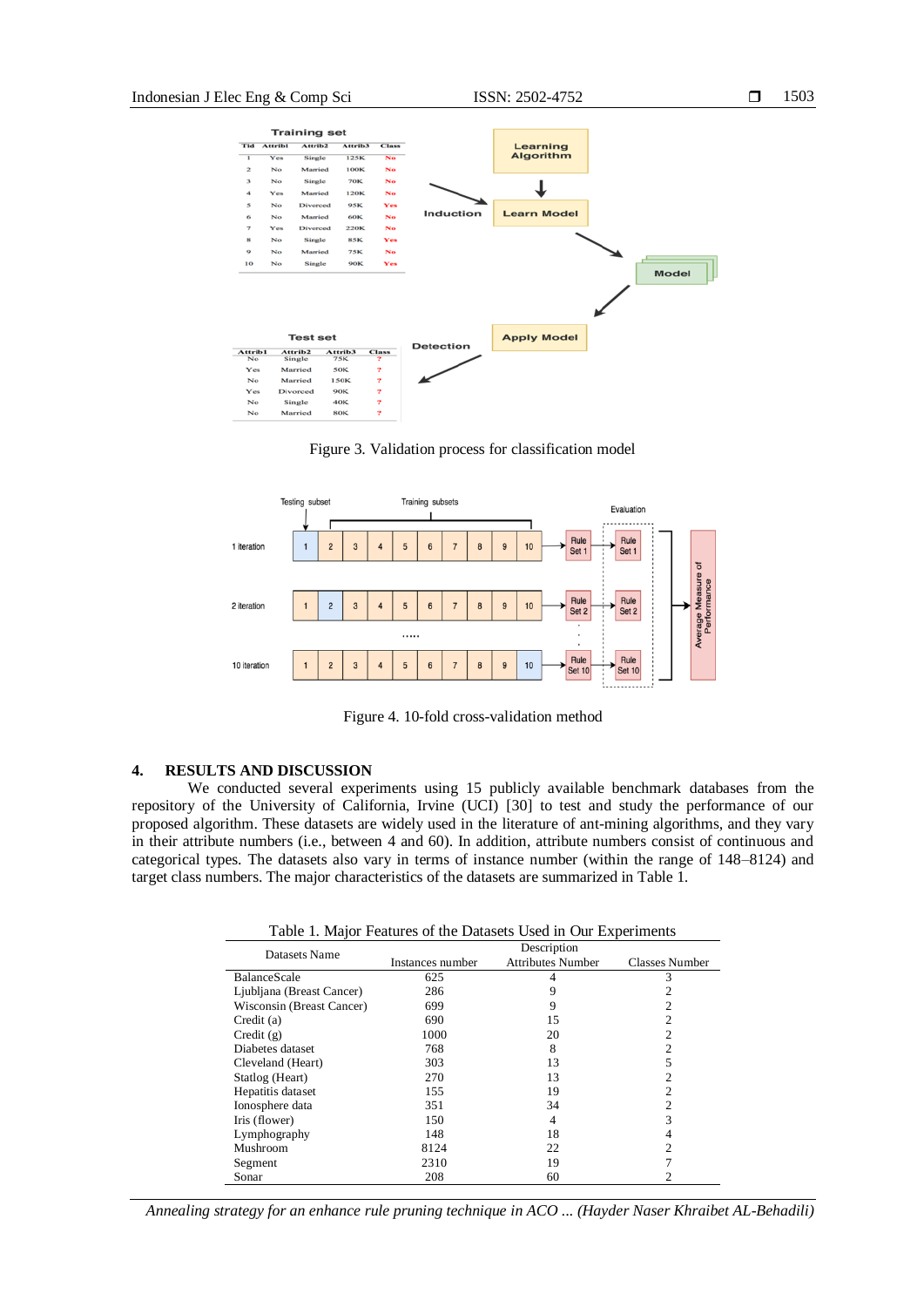The Ant-Miner algorithm does not work with continuous features during the training process. Thus, a discretization method is required to address such attribute types. In the Ant-Miner algorithm literature, discretization is performed either before the rule construction process [31] or during the rule generation process [32]. In our experiment, we use the well-known C4.5-disc method as a preprocessing step. This method has also been used in other studies on the the Ant-Miner algorithm.

The proposed algorithm is evaluated by comparing its performance with those of the Ant-Miner and other related ant-mining algorithms, namely, CAnt-Miner, TACO-Miner, and Ant-Miner with hybrid pruner. The CAnt-Miner classification algorithm is an extended version of the Ant-Miner classifier that integrates an entropy discretization method to split the continuous attributes during the model training [33]. In contrast, TACO-Miner provides a threshold value based on the information gain of each term. If the information associated with the selected term is below the threshold value, then the information will be rejected. The threshold value is considered a pre-pruning criterion that determines the acceptance or rejection of terms [34]. The Ant-Miner with hybrid pruner presents a new hybrid rule pruner that combines the original Ant-Miner's rule pruner with a rule pruner based on information gain and the r parameter. This parameter determines the number of terms allowed in the rule. The new method will be applied to each rule that exceeds the number of terms in a rule. This number of terms is a user specified parameter. Then, the number of terms in the selected rule is reduced until it is equal to the specified value. This method is implemented on the basis of information gain and roulette wheel for selection. Thereafter, the procedure of the Ant-Miner's original rule pruner is applied [21]. The experiments have been conducted using a MacBook Pro (2016) with a 2.9 GHz Intel Core i5 processor and 8 GB 2133 MHz memory. We have not attempted to optimize the parameters of ACO-Annealing in the experiments. The parameter values for the Ant-Miner classifiers are adopted from Raul et al. (2016) to ensure that each classifier will work with the same parameters' values and to provide a fair evaluation of the results [35]. The parameters we used for the Ant-Miner classifiers are as listed in Table 2.

Table 2. Experiment Parameters

| Parameter  | Description                                         | Value |
|------------|-----------------------------------------------------|-------|
| NA         | Number of ants in the colony.                       | 10    |
| <b>MCR</b> | Minimum number of cases that each rule must cover.  |       |
| MUC        | Maximum of uncovered cases by the discovered rules. | 10    |
| RC         | Number of rules for convergence.                    | 10    |
| NI         | Number of iterations.                               | 10    |
|            |                                                     |       |

Figure 5 displays the comparison of the classification accuracy of ACO-Annealing algorithm with those of the Ant-Miner, CAnt-Miner, TACO-Miner, and Ant-Miner with hybrid pruner algorithms. Each column in the figure displays classification accuracy obtained through 10-fold cross-validation. Among the evaluated algorithms, our proposed technique achieves the highest classification accuracy on 11 datasets (73% of the results), thereby indicating that the performance of proposed technique is above average.



Figure 5. Comparison of the classification accuracies of different ant-mining classification algorithms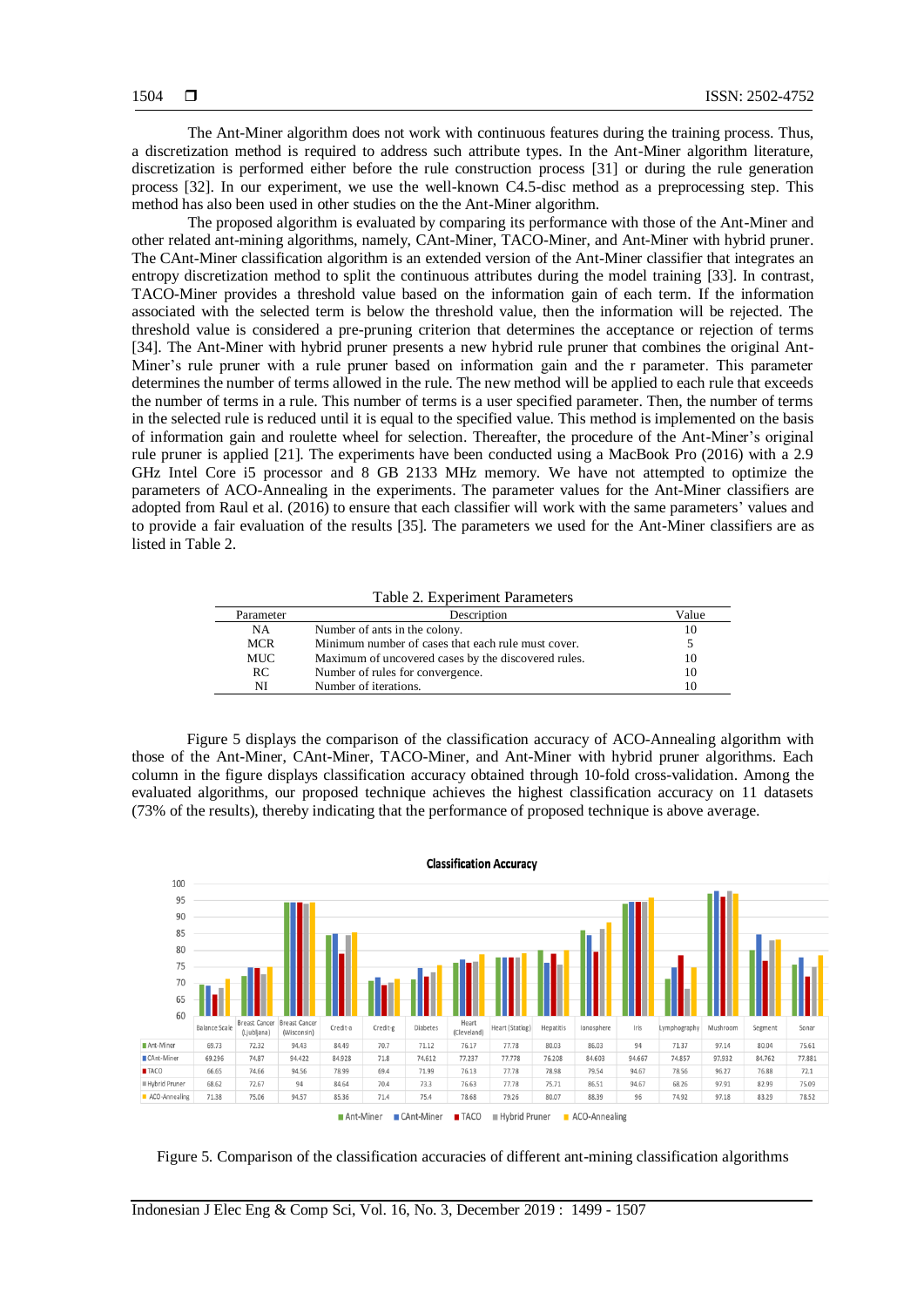Figure 6 shows the performance evaluation of the algorithms based on model size (average number of terms in a rule). Again, the 10-fold cross validation has been used in the experiment. The overall results show that the model size discovered by TACO-Miner is simpler on nine datasets, whereas our proposed technique ranks second place, with a simpler model size on seven datasets. However, the no-free-lunch theorem states that no algorithm performs best on all datasets [36, 37].



Figure 6. Comparison of model sizes of different ant-mining classification algorithms

Table 3 provides the overall average statistical test results for classification accuracy, model size, and computational time (in second) on all the datasets used in our experiments. In general, our proposed algorithm performs the best for classification accuracy and computational time. In addition, our algorithm achieves the second-best average for model size which shows that the complexity of the algotirhm is lower than Ant-Miner, CAnt-Miner and Hybrid Pruner algorithms.

Figure 7 shows the plot of average classification accuracy rank against the average model size rank. A lower average rank indicates better performance of the algorithms. The result shows that our proposed algorithm outperforms the other four classification algorithms based on ideal rank between the model size and classification accuracy. Trade-off between classification accuracy and model size has been considered in developing our proposed algorithm. In contrast, the most accurate classification algorithm requires more terms per rule to produce better classification accuracy because our proposed strategy aims to find the appropriate pruning criteria for each dataset by considering classification accuracy.



Table 3. Test Results Based on Average Performance on All Datasets

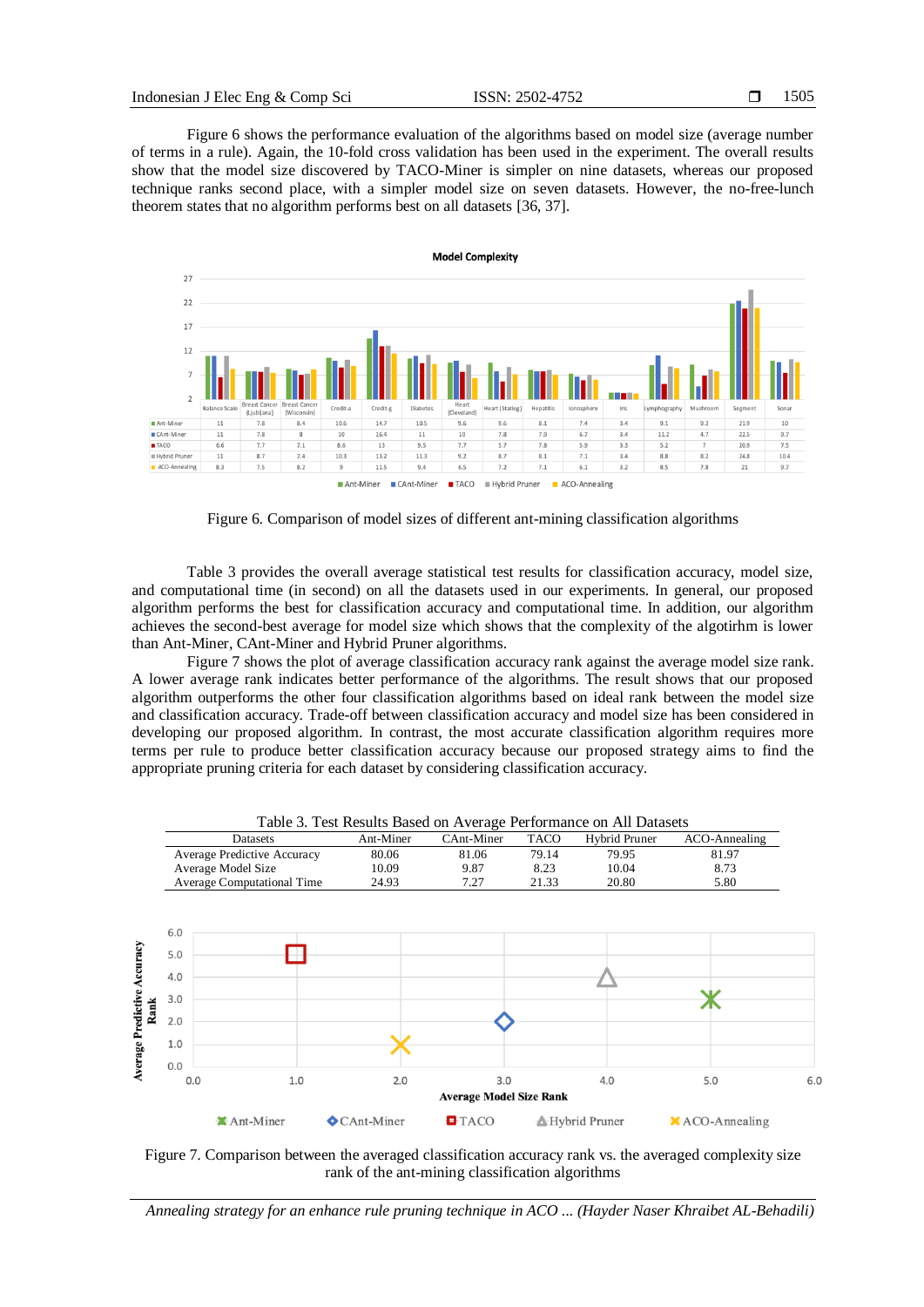#### **5. CONCLUSION**

ACO is an SI metaheuristic algorithm used to solve complex problems. The Ant-Miner algorithm is a typical example of ACO for classification. The strength of this algorithm lies in its ability to provide a complete comprehensible result, which is a key requirement in different application domains, such as medical diagnosis and bankruptcy. In this paper, we elucidate the importance of the pruning component of the Ant-Miner algorithm and discuss the primary strategies (exploitation and exploration) that guide the rule construction process. We then modify these strategies in accordance with an online control parameter, which varies during the learning process by using an annealing strategy. This method, which is presented as a prepruning technique, deals with irrelevant terms before creating a complete rule. Experiments were conducted using publicly available benchmarking datasets from the UCI repository. Results indicate that our proposed strategy improves the overall performance of the Ant-Miner classifier algorithm and yields better results than CAnt-Miner, TACO-Miner, and Ant-Miner with hybrid pruner algorithms. Further research is required to improve the adaptability of the proposed parameter value using different search spaces and considering feedback from the rule construction process. This mechanism involves assigning rewards, and the action of the Ant-Miner algorithm may determine whether a new value will prevail in the search space.

#### **ACKNOWLEDGEMENT**

Funding for this study is from the Ministry of Higher Education Malaysia under the Transdisciplinary Research Grant Scheme (S/O code 14163).

#### **REFERENCES**

- [1] D. Martens, et al., "Editorial survey: Swarm intelligence for data mining," *Mach. Learn.*, vol. 82, pp. 1-42, 2011.
- [2] A. Gavrilovski, et al., "Challenges and Opportunities in Flight Data Mining: A Review of the State of the Art," *AIAA Infotech @ Aerospace*, pp. 1-18, 2016.
- [3] A. M. Jabbar and K. Ku-Mahamud, "Ant-based sorting and ACO-based clustering approaches: A review," *IEEE Symposium on Computer Applications & Industrial Electronics (ISCAIE)*, pp. 217-223, 2018.
- [4] M. Z. Hossain, et al., "A dynamic K-means clustering for data mining," *Indones. J. Electr. Eng. Comput. Sci.*, vol. 13, pp. 521-526, 2019.
- [5] A. Martin, et al., "An Analysis on Qualitative Bankruptcy Prediction Rules using Ant-Miner," *Int. J. Intell. Syst. Appl.*, vol. 6, pp. 36-44, 2014.
- [6] H. N. K. Al-behadili, "Classification Algorithms for Determining Handwritten Digit," *Iraq J. Electr. Electron. Eng.*, vol. 12, pp. 96-102, 2016.
- [7] M. Durgadevi and R. Kalpana, "Medical distress prediction based on Classification Rule Discovery using ant-miner algorithm," *Proc. 2017 11th Int. Conf. Intell. Syst. Control. ISCO 2017*, pp. 88-92, 2017.
- [8] D. Albashish, et al., "A hierarchical classifier for multiclass prostate histopathology image gleason grading," *J. Inf. Commun. Technol.*, vol. 2, pp. 323-346, 2018.
- [9] Y. Ouadid, et al., "Handwritten tifinagh character recognition using simple geometric shapes and graphs," *Indones. J. Electr. Eng. Comput. Sci.*, vol. 13, pp. 598-605, 2019.
- [10] S. Bashath and A. R. Ismail, "Comparison of swarm intelligence algorithms for high dimensional optimization problems," *Indones. J. Electr. Eng. Comput. Sci.*, vol. 11, pp. 300-307, 2018.
- [11] Z. Al Nuaimi and R. Abdullah, "Neural Network Training Using Hybrid Particle-Move Artificial Bee Colony Algorithm for Pattern Classification," *J. Inf. Commun. Technol.*, vol. 2, pp. 314-334, 2017.
- [12] R. Sagban, et al., "ACO ustic: A nature-inspired exploration indicator for ant colony optimization," *Cient. World J.*, 2015.
- [13] H. J. A. Nasir, et al., "Load balancing using enhanced ant algorithm in grid computing," *Proceedings - 2nd International Conference on Computational Intelligence, Modelling and Simulation, CIMSim 2010*, pp. 160-165, 2010.
- [14] M. Dorigo and T. Stützle, "Ant Colony Optimization," Cambridge, MA, USA, MIT Press, 2004.
- [15] A. M. Jabbar, "Controlling the Balance of Exploration and Exploitation in ACO Algorithm," *J. Univ. Babylon*, vol. 26, pp. 10-17, 2018.
- [16] R. Parpinelli, et al., "Data Mining With an Ant Colony Optimization Algorithm," *IEEE Trans. Evol. Comput.*, vol. 47, pp. 321-332, 2002.
- [17] H. N. K. Al-behadili, et al., "Rule pruning techniques in the ant-miner classification algorithm and its variants: a review," *2018 IEEE Symposium on Computer Applications & Industrial Electronics (ISCAIE)*, pp. 78-84, 2018.
- [18] R. Saian and K. R. Ku-Mahamud, "Ant colony optimization for rule induction with simulated annealing for terms selection," *Proc. - 2012 14th Int. Conf. Model. Simulation, UKSim 2012*, pp. 33-38, 2012.
- [19] F. E. B. Otero, et al., "A new sequential covering strategy for inducing classification rules with ant colony algorithms," *IEEE Trans. Evol. Comput.*, vol. 17, pp. 64-76, 2013.
- [20] S. Tripathy, et al., "MTACO-Miner : Modified Threshold Ant Colony Optimization Miner for Classification Rule Mining," *Emerging Reserch in Computing, Information, Communication and Application*, pp. 1-6, 2013.
- [21] A. Chan and A. Freitas, "A new classification-rule pruning procedure for an Ant Colony Algorithm," *International*